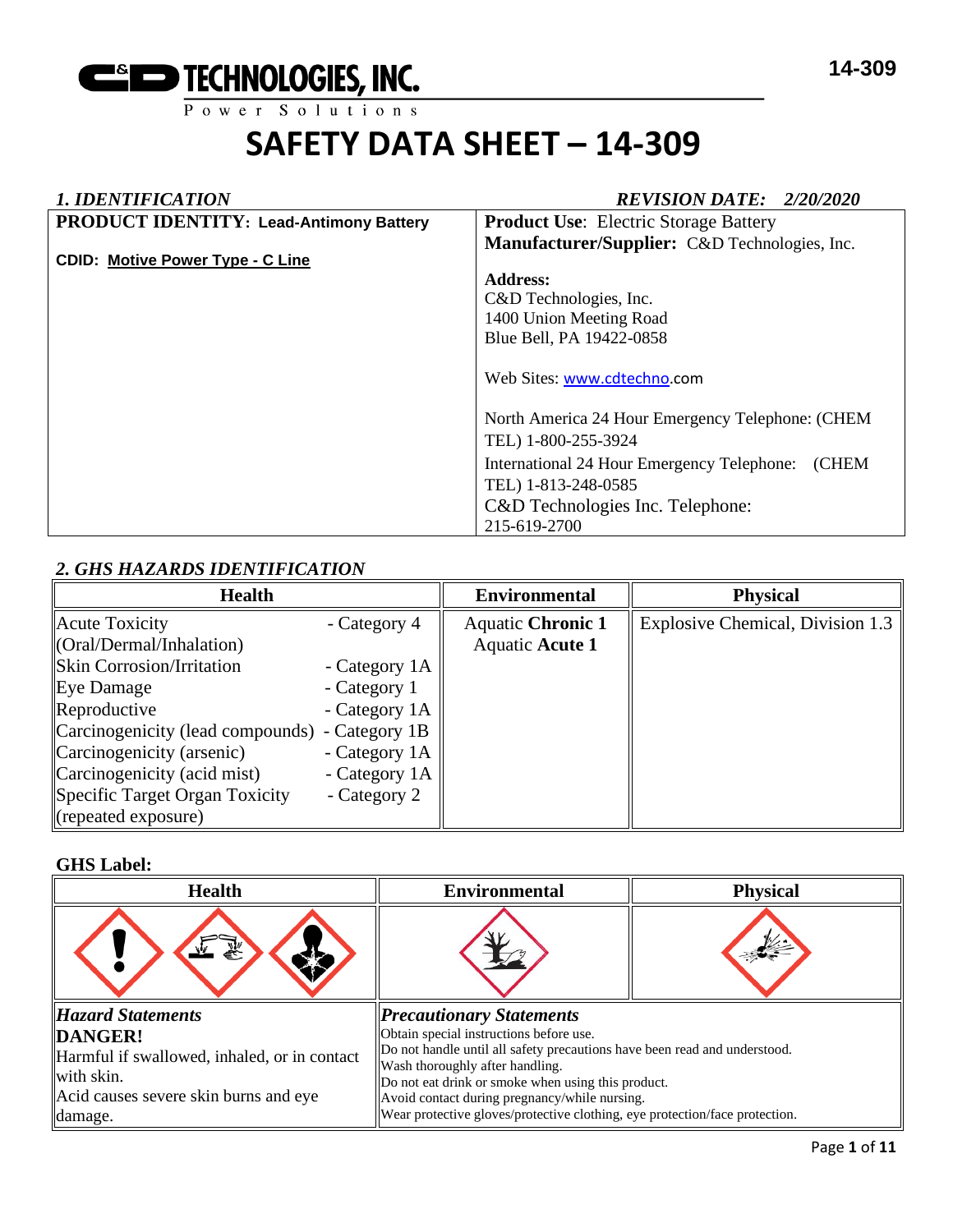

# **SAFETY DATA SHEET – 14-309**

| May damage fertility or the unborn child if  | Use only outdoors or in a well-ventilated area.<br>Avoid contact with internal acid.                                         |
|----------------------------------------------|------------------------------------------------------------------------------------------------------------------------------|
| ingested or inhaled.                         | Do not breathe dust/fume/gas/mist/vapors/spray.                                                                              |
| May cause harm to breast-fed children.       | Keep away from heat/sparks/open flames/hot surfaces. No smoking                                                              |
| May cause cancer if ingested or inhaled.     | <b>IF SWALLOWED OR CONSUMED:</b> rinse mouth.                                                                                |
| Causes skin irritation, serious eye damage.  | Do NOT induce vomiting. Call a poison center/doctor if you feel unwell.                                                      |
| Contact with internal components may cause   | IF ON CLOTHING OR SKIN (or hair): Remove/Take off immediately all contaminated                                               |
| irritation or severe burns.                  | clothing and wash it before reuse. Rinse skin with water/shower.                                                             |
|                                              | <b>IF INHALED:</b> Remove person to fresh air and keep comfortable for breathing.                                            |
| Causes damage to central nervous system,     | Immediately call a POISON CENTER or doctor/physician.                                                                        |
| blood and kidneys through prolonged or       | <b>IF IN EYES:</b> Rinse cautiously with water for several minutes.                                                          |
| repeated exposure if ingested or inhaled.    | Remove contact lenses, if present and easy to do. Continue rinsing.                                                          |
|                                              | Irritating to eyes, respiratory system, and skin. If exposed/concerned, or if you feel unwell seek medical attention/advice. |
| May form explosive air/gas mixture during    | Store locked up, in a well-ventilated area, in accordance with local and national                                            |
| charging.                                    | regulation.                                                                                                                  |
|                                              | Dispose of contents/container in accordance with local and national regulation                                               |
| Explosive, fire, blast or projection hazard. | Keep out of reach of children.                                                                                               |

#### *3. \*COMPOSITION / INFORMATION ON INGREDIENTS*

| <b>INGREDIENTS</b> (Chemical/Common Names):       | CAS No.:  | $%$ by Wt: |
|---------------------------------------------------|-----------|------------|
| Lead, Lead Compounds                              | 7439-92-1 | 59-62      |
| Sulfuric Acid/Battery Electrolyte 1.300 sg 40% wt | 7664-93-9 | $6 - 7$    |
| (H2SO4/H2O)                                       |           |            |
| Antimony                                          | 7440-36-0 | $1-2$      |
| Arsenic                                           | 7440-38-2 | $<$ l      |
| Copper                                            | 7440-50-8 | ${<}1$     |
| NON-HAZARDOUS INGREDIENTS                         |           |            |
| Water                                             |           | $14 - 16$  |
| <b>Inert Components</b>                           |           | $9-14$     |

#### *4. FIRST AID MEASURES* **INHALATION:**

Sulfuric Acid: Remove to fresh air immediately. If not breathing, give artificial respiration. If breathing is difficult, give oxygen. Consult a physician.

Lead: Remove from exposure, gargle, wash nose and lips; consult physician.

#### **INGESTION:**

Sulfuric Acid: Give large quantities of water; Do NOT induce vomiting or aspiration into the lungs may occur and can cause permanent injury or death; consult physician. Lead: Consult physician immediately.

#### **SKIN:**

Sulfuric Acid: Flush with large amounts of water for at least 15 minutes; remove contaminated clothing completely, including shoes. If symptoms persist, seek medical attention. Wash contaminated clothing before reuse. Discard contaminated shoes.

Lead: Wash immediately with soap and water.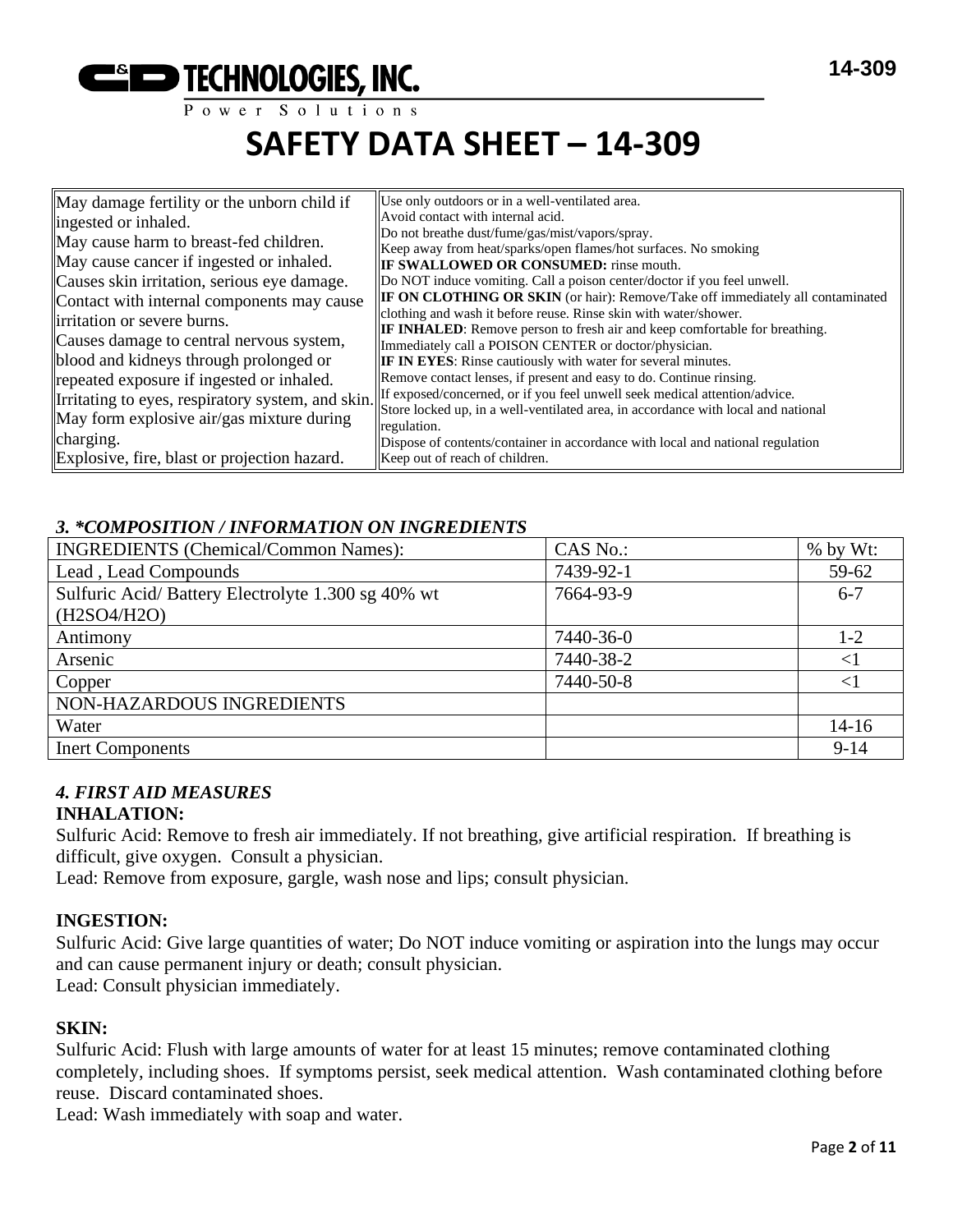

## **SAFETY DATA SHEET – 14-309**

#### **EYES:**

Sulfuric Acid and Lead: Flush immediately with large amounts of water for at least 15 minutes while lifting lids; Seek immediate medical attention if eyes have been exposed directly to acid.

#### *5. FIRE FIGHTING MEASURES*

**Flash Point:** Not Applicable **Flammable Limits:** LEL =  $4.1\%$  (Hydrogen Gas in air); UEL =  $74.2\%$ **Extinguishing media:** CO2; foam; dry chemical. Do not use carbon dioxide directly on cells. Avoid breathing vapors. Use appropriate media for surrounding fire.

#### **Fire Fighting Procedures:**

Use positive pressure, self-contained breathing apparatus. Beware of acid splatter during water application and wear acid-resistant clothing, gloves, face and eye protection. If batteries are on charge, shut off power to the charging equipment, but note that strings of series connected batteries may still pose risk of electric shock even when charging equipment is shut down.

#### **Hazardous Combustion Products:**

Highly flammable hydrogen gas is generated during charging and operation of batteries. If ignited by burning cigarette, naked flame or spark, may cause battery explosion with dispersion of casing fragments and corrosive liquid electrolyte. Carefully follow manufacturer's instructions for installation and service. Keep away all sources of gas ignition and do not allow metallic articles to simultaneously contact the negative and positive terminals of a battery. Follow manufacturer's instructions for installation and service.

#### *6: ACCIDENTAL RELEASE MEASURES*

Stop flow of material, contain/absorb small spills with dry sand, earth or vermiculite. Do not use combustible materials. If possible, carefully neutralize spilled electrolyte with soda ash, sodium bicarbonate, lime, etc. Wear acid-resistant clothing, boots, gloves, and face shield. Do not allow discharge of un-neutralized acid to sewer. Acid must be managed in accordance with approved local, state, and federal requirements. Consult state environmental agency and/or federal EPA.

#### *7. HANDLING AND STORAGE*

#### **Handling:**

Unless involved in recycling operations, do not breach the casing or empty the contents of the battery. Handle carefully and avoid tipping, which may allow electrolyte leakage. There may be increasing risk of electric shock from strings of connected batteries. Keep containers tightly closed when not in use. If battery case is broken, avoid contact with internal components. Keep vent caps on and cover terminals to prevent short circuits. Place cardboard between layers of stacked automotive batteries to avoid damage and short circuits. Keep away from combustible materials, organic chemicals, reducing substances, metals, strong oxidizers and water. Use banding or stretch wrap to secure items for shipping.

#### **Storage:**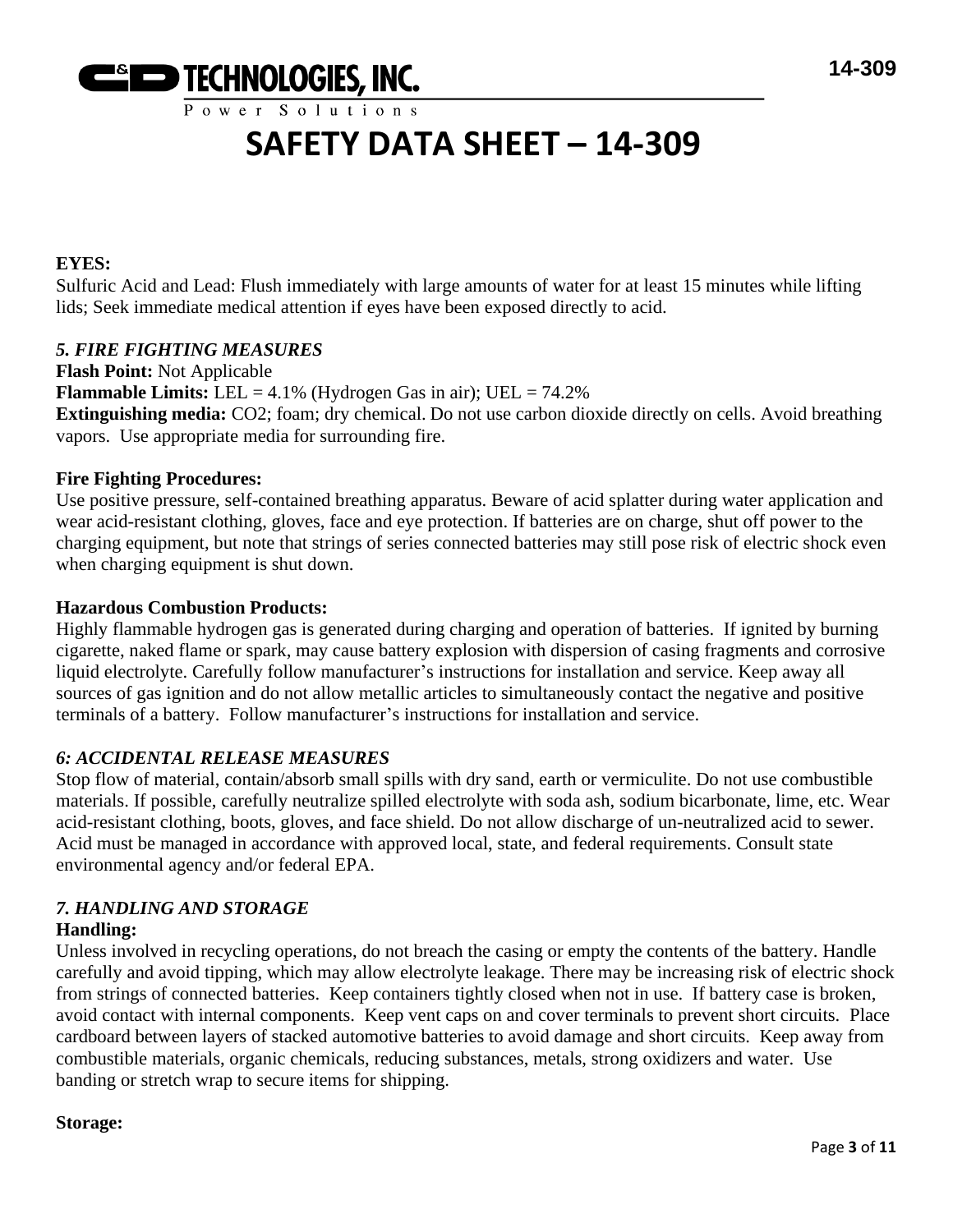

Store batteries under roof in cool, dry, well-ventilated areas separated from incompatible materials and from activities that may create flames, spark, or heat. Store on smooth, impervious surfaces provided with measures for liquid containment in the event of electrolyte spills. Keep away from metallic objects that could bridge the terminals on a battery and create a dangerous short-circuit.

#### **Charging:**

There is a possible risk of electric shock from charging equipment and from strings of series connected batteries, whether or not being charged. Shut-off power to chargers whenever not in use and before detachment of any circuit connections. Batteries being charged will generate and release flammable hydrogen gas. Charging space should be ventilated. Keep battery vent caps in position. Prohibit smoking and avoid creation of flames and sparks nearby. Wear face and eye protection when near batteries being charged.

### *8. EXPOSURE CONTROLS / PERSONAL PROTECTION*

| <b>EXPOSULE LITTLES (IIIE/III) NOTE: IN.E.</b> – NOT ESTADISHED |                 |              |                 |            |             |               |
|-----------------------------------------------------------------|-----------------|--------------|-----------------|------------|-------------|---------------|
| <b>INGREDIENTS</b>                                              | <b>OSHA PEL</b> | <b>ACGIH</b> | <b>US NIOSH</b> | Quebec PEV | Ontario OEL | <b>EU OEL</b> |
| (Chemical/Common Names):                                        |                 |              |                 |            |             |               |
| Lead, Lead Oxide, Lead                                          | 0.05            | 0.05         | 0.05            | 0.05       | 0.05        | 0.15(b)       |
| Sulfate                                                         |                 |              |                 |            |             |               |
| Sulfuric Acid/Electrolyte                                       |                 | 0.2          |                 |            | 0.2         | 0.05(c)       |
| $(H_2SO_4/H_2O)$                                                |                 |              |                 |            |             |               |
| Antimony                                                        | 0.05            | 0.05         | 0.05            | 0.05       | 0.05        | 0.15(b)       |
| Arsenic                                                         | 0.05            | 0.01         | 0.05            | 0.05       | 0.05        | 0.15(b)       |
| Copper                                                          | $1.0\,$         | $1.0\,$      | 1.0             |            |             |               |

**Exposure Limits (mg/m<sup>3</sup> ) Note: N.E. = Not Established**

**(a)**As dusts/mists **(b)**As inhalable aerosol **(c)**Thoracic fraction

#### **Engineering Controls (Ventilation):**

Store and handle in well-ventilated area. If mechanical ventilation is used, components must be acid-resistant. Handle batteries cautiously, do not tip to avoid spills. Make certain vent caps are on securely. If battery case is damaged, avoid bodily contact with internal components. Wear protective clothing, eye and face protection, when filling, charging or handling batteries. Do not allow metallic materials to simultaneously contact both the positive and negative terminals of the batteries. Charge batteries in areas with adequate ventilation. General dilution ventilation is acceptable.

#### **Respiratory Protection (NIOSH/MSHA approved):**

None required under normal conditions. When concentrations of sulfuric acid mist are known to exceed PEL, use NIOSH or MSHA-approved respiratory protection.

#### **Skin Protection:**

If battery case is damaged, use rubber or plastic acid-resistant gloves with elbow-length gauntlet, acid-resistant apron, clothing and boots.

#### **Eye Protection:**

If battery case is damaged, use chemical goggles or face shield.

### **Other Protection:**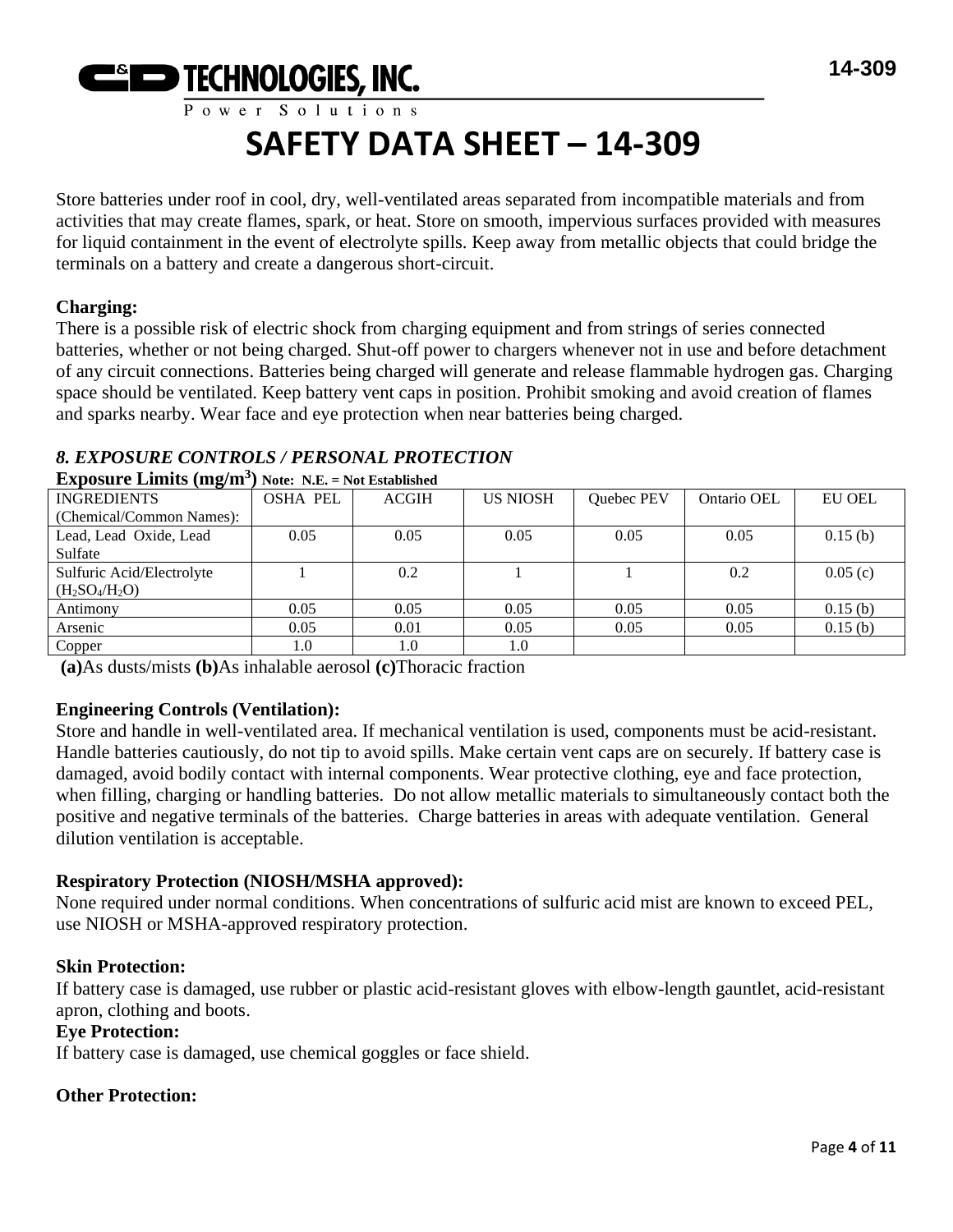

In areas where water and sulfuric acid solutions are handled in concentrations greater than 1%, emergency eyewash stations and showers should be provided, with unlimited water supply. Chemically impervious apron and face shield recommended when adding water or electrolyte to batteries. Wash Hands after handling.

#### *9. PHYSICAL AND CHEMICAL PROPERTIES*

| Properties Listed Below are for Electrolyte:                                                  |                                      |                                                |                                       |
|-----------------------------------------------------------------------------------------------|--------------------------------------|------------------------------------------------|---------------------------------------|
|                                                                                               | Boiling Point: $\vert$ 110° - 112° C | Specific Gravity (H2O = 1):                    | $1.300 + 0.300$                       |
| Melting Point:                                                                                | N/A                                  | Vapor Pressure (mm Hg):                        | 13.8                                  |
| Solubility in Water:                                                                          | N/A                                  | Vapor Density (AIR = 1): $\int$ Greater than 1 |                                       |
| Evaporation Rate:   Less than 1                                                               |                                      | % Volatile by Weight:                          | N/A                                   |
| (Butyl Acetate $= 1$ )                                                                        |                                      |                                                |                                       |
| pH:                                                                                           | $\sim$ 1 to 2                        |                                                | Flash Point:   Below room temperature |
|                                                                                               |                                      |                                                | (as hydrogen gas)                     |
| LEL (Lower Explosive                                                                          | 4%                                   | UEL (Upper Explosive Limit)   74% (Hydrogen)   |                                       |
| Limit)                                                                                        | (Hydrogen)                           |                                                |                                       |
| Appearance and Odor: Manufactured article; no apparent odor. Gelled electrolyte is a clear to |                                      |                                                |                                       |
| cloudy liquid with a sharp, penetrating, pungent odor. Formed lead                            |                                      |                                                |                                       |
| dioxide is dark brown in color with a slight acidic odor.                                     |                                      |                                                |                                       |

#### *10. STABILITY AND REACTIVITY*

Stability: Stable X Unstable \_\_

This product is stable under normal conditions at ambient temperature.

**Conditions to Avoid:** Prolonged overcharge at high current; sources of ignition.

#### **Incompatibilities:** (materials to avoid)

Electrolyte: Contact with combustibles and organic materials may cause fire and explosion. Also reacts violently with strong reducing agents, metals, sulfur trioxide gas, strong oxidizers, and water. Contact with metals may produce toxic sulfur dioxide fumes and may release flammable hydrogen gas.

Lead compounds: Avoid contact with strong acids, bases, halides, halogenates, potassium nitrate,

permanganate, peroxides, nascent hydrogen, and reducing agents.

Arsenic compounds: strong oxidizers; bromine azide. NOTE: hydrogen gas can react with inorganic arsenic to form the highly toxic gas – arsine

#### **Hazardous Decomposition Products:**

Electrolyte: Sulfur trioxide, carbon monoxide, sulfuric acid mist, sulfur dioxide, hydrogen sulfide. Lead compounds: Temperatures above the melting point are likely to produce toxic metal fume, vapor, or dust; contact with strong acid or base or presence of nascent hydrogen may generate highly toxic arsine gas.

#### **Hazardous Polymerization:**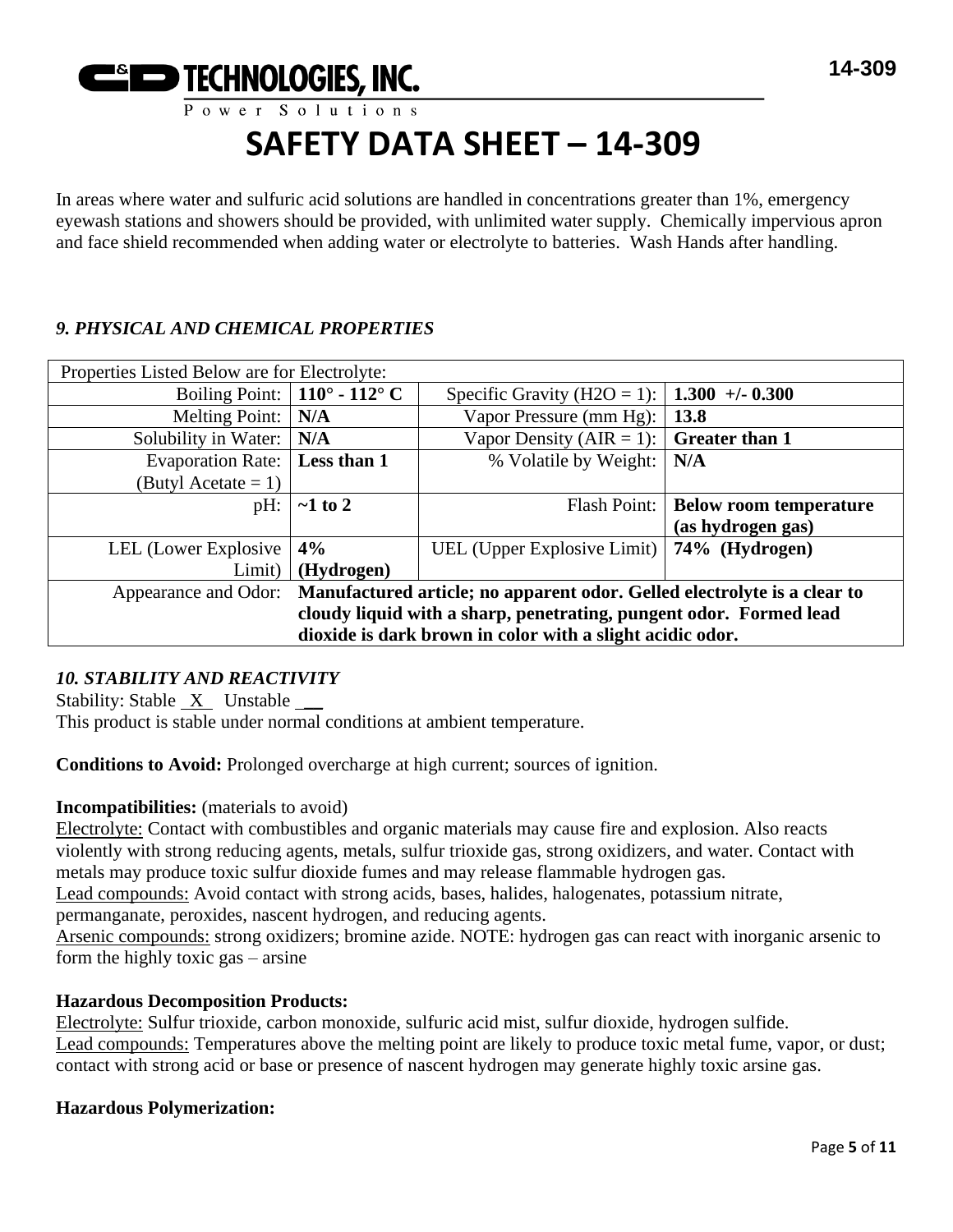

Will not occur

#### *11. TOXICOLOGICAL INFORMATION*

#### **Routes of Entry:**

Sulfuric Acid: Harmful by all routes of entry.

Lead Compounds: Hazardous exposure can occur only when product is heated, oxidized or otherwise processed or damaged to create dust, vapor or fume. The presence of nascent hydrogen may generate highly toxic arsine gas.

#### **Inhalation:**

Sulfuric Acid: Breathing of sulfuric acid vapors or mists may cause severe respiratory irritation. Lead Compounds: Inhalation of lead dust or fumes may cause irritation of upper respiratory tract and lungs.

#### **Ingestion:**

Sulfuric Acid: May cause severe irritation of mouth, throat, esophagus and stomach. Lead Compounds: Acute ingestion may cause abdominal pain, nausea, vomiting, diarrhea and severe cramping. This may lead rapidly to systemic toxicity and must be treated by a physician.

#### **Skin Contact:**

Sulfuric Acid: Severe irritation, burns and ulceration. Lead Compounds: Not absorbed through the skin. Arsenic compounds: Contact may cause dermatitis and skin hyperpigmentation

#### **Eye Contact:**

Sulfuric Acid: Severe irritation, burns, cornea damage, and blindness. Lead Compounds: May cause eye irritation.

#### **Effects of Overexposure - Acute:**

Sulfuric Acid: Severe skin irritation, damage to cornea, upper respiratory irritation. Lead Compounds: Symptoms of toxicity include headache, fatigue, abdominal pain, loss of appetite, muscular aches and weakness, sleep disturbances and irritability.

#### **Effects of Overexposure - Chronic:**

Sulfuric Acid: Possible erosion of tooth enamel, inflammation of nose, throat & bronchial tubes. Lead Compounds: Anemia; neuropathy, particularly of the motor nerves, with wrist drop; kidney damage; reproductive changes in males and females. Repeated exposure to lead and lead compounds in the workplace may result in nervous system toxicity. Some toxicologists report abnormal conduction velocities in persons with blood lead levels of 50 μg/100 ml or higher. Heavy lead exposure may result in central nervous system damage, encephalopathy and damage to the blood-forming (hematopoietic) tissues.

#### **Carcinogenicity:**

Sulfuric Acid: The International Agency for Research on Cancer (IARC) has classified "strong inorganic acid mist containing sulfuric acid" as a Category I carcinogen, a substance that is carcinogenic to humans. This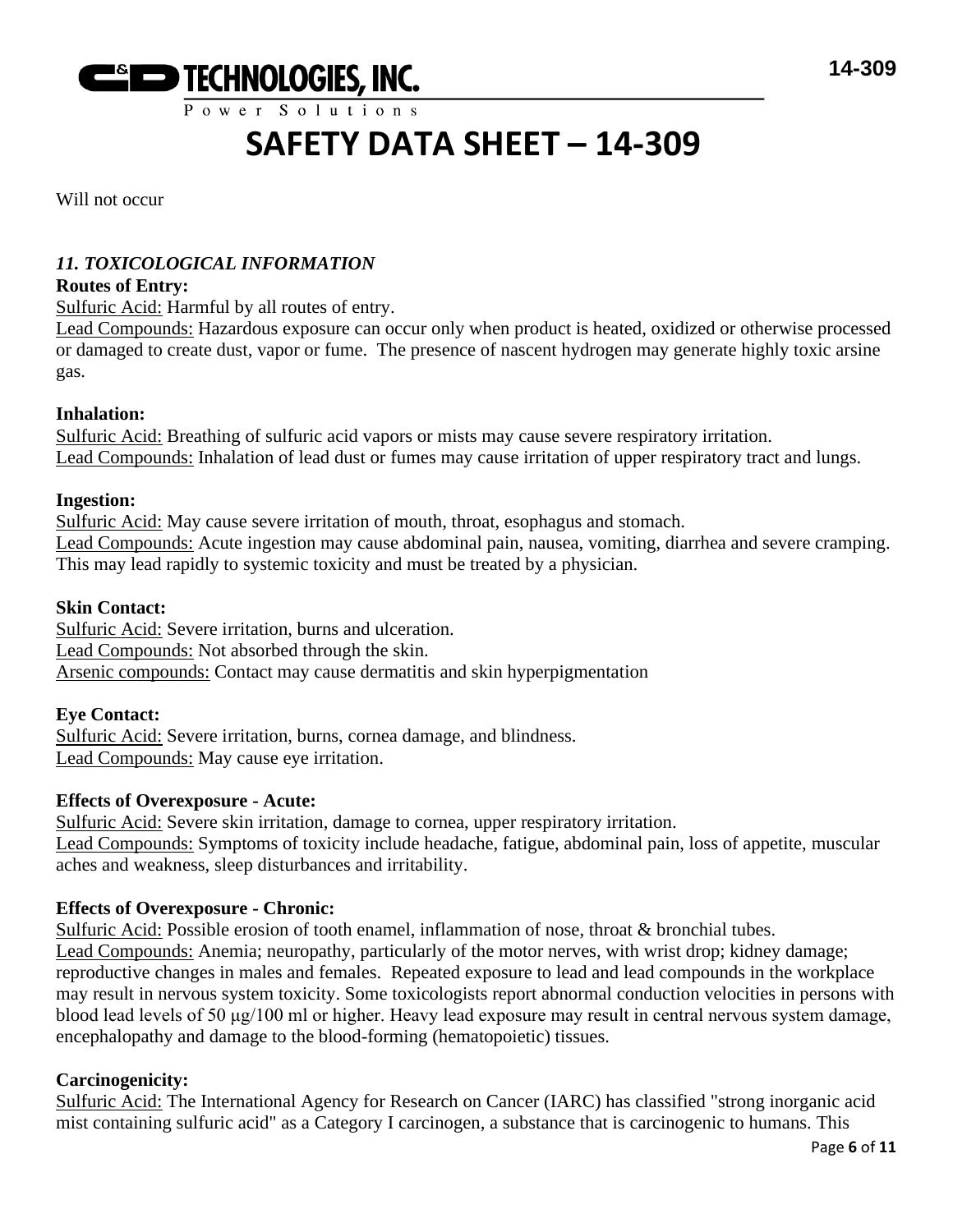

# **SAFETY DATA SHEET – 14-309**

classification does not apply to liquid forms of sulfuric acid or sulfuric acid solutions contained within a battery. Inorganic acid mist (sulfuric acid mist) is not generated under normal use of this product. Misuse of the product, such as overcharging, may result in the generation of sulfuric acid mist.

Lead Compounds: Lead is listed as a 2B carcinogen, likely in animals at extreme doses. Proof of carcinogenicity in humans is lacking at present.

Arsenic: Listed by National Toxicology Program (NTP), International Agency for Research on Cancer (IARC), OSHA and NIOSH as a carcinogen only after prolonged exposure at high levels.

#### **Medical Conditions Generally Aggravated by Exposure:**

Overexposure to sulfuric acid mist may cause lung damage and aggravate pulmonary conditions. Contact of sulfuric acid with skin may aggravate diseases such as eczema and contact dermatitis. Lead and its compounds can aggravate some forms of kidney, liver and neurologic diseases.

#### **Acute Toxicity:**

Inhalation LD50: Electrolyte: LC50 rat: 375 mg/m3; LC50: guinea pig: 510 mg/m3 Elemental Lead: Acute Toxicity Point Estimate  $= 4500$  ppmV (based on lead bullion)

Oral LD50: Electrolyte: rat: 2140 mg/kg Elemental lead: Acute Toxicity Estimate (ATE) = 500 mg/kg body weight (based on lead bullion)

#### **Additional Health Data:**

All heavy metals, including the hazardous ingredients in this product, are taken into the body primarily by inhalation and ingestion. Most inhalation problems can be avoided by adequate precautions such as ventilation and respiratory protection covered in Section 8. Follow good personal hygiene to avoid inhalation and ingestion: wash hands, face, neck and arms thoroughly before eating, smoking or leaving the work site. Keep contaminated clothing out of non-contaminated areas, or wear cover clothing when in such areas. Restrict the use and presence of food, tobacco and cosmetics to non-contaminated areas. Work clothes and work equipment used in contaminated areas must remain in designated areas and never taken home or laundered with personal non-contaminated clothing. This product is intended for industrial use only and should be isolated from children and their environment.

The 19<sup>th</sup> Amendment to EC Directive 67/548/EEC classified lead compounds, but not lead in metal form, as possibly toxic to reproduction. Risk phrase 61: May cause harm to the unborn child, applies to lead compounds, especially soluble forms.

#### *12. ECOLOGICAL INFORMATION*

**Environmental Fate:** lead is very persistent in soil and sediments. No data on environmental degradation. Mobility of metallic lead between ecological compartments is slow. Bioaccumulation of lead occurs in aquatic and terrestrial animals and plants but little bioaccumulation occurs through the food chain. Most studies include lead compounds and not elemental lead.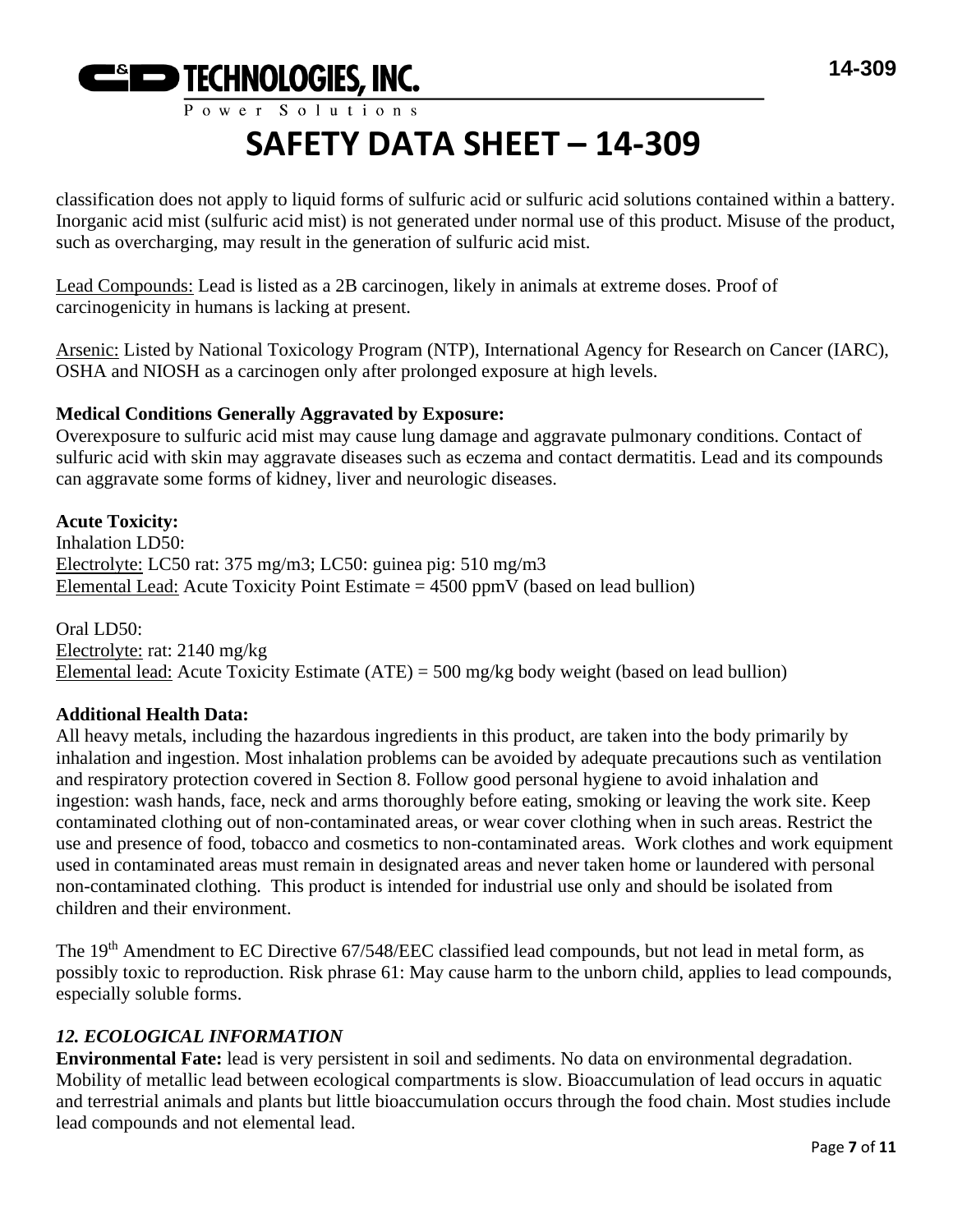

## **SAFETY DATA SHEET – 14-309**

#### **Environmental Toxicity:** Aquatic Toxicity:

Sulfuric acid: 24-hr LC50, freshwater fish (Brachydanio rerio): 82 mg/L

- 96 hr- LOEC, freshwater fish (Cyprinus carpio): 22 mg/L
- Lead: 48 hr LC50 (modeled for aquatic invertebrates): <1 mg/L, based on lead bullion

#### **Additional Information**

- · No known effects on stratospheric ozone depletion.
- · Volatile organic compounds: 0% (by Volume)
- · Water Endangering Class (WGK): NA

### *13. DISPOSAL CONSIDERATIONS (UNITED STATES)*

Spent batteries: Send to secondary lead smelter for recycling. Spent lead-acid batteries are not regulated as hazardous waste when the requirements of 40 CFR Section 266.80 are met. Spilled sulfuric acid is a characteristic hazardous waste; EPA hazardous waste number D002 (corrosivity) and D008 (lead).

Electrolyte: Place neutralized slurry into sealed acid resistant containers and dispose of as hazardous waste, as applicable. Large water diluted spills, after neutralization and testing, should be managed in accordance with approved local, state, and federal requirements. Consult state environmental agency and/or federal EPA.

Following local, State/Provincial, and Federal/National regulations applicable to end-of-life characteristics will be the responsibility of the end-user.

#### *14. TRANSPORT INFORMATION*

#### **SECTION XIV: TRANSPORTATION AND INTERNATIONAL REGULATIONS**

UN2794 and Corrosive 8 "Diamond" identification placards are required when transporting over 1000 pounds of C&D GEL batteries. C&D GEL batteries must be boxed in adequate boxes identified as below with their terminals protected against shortcircuiting.

#### **United States DOT:**

DOT rules specified in 49 CFR 173.59 regulate the transport of wet spillable batteries.

49 CFR 173.59 (e) specifies that when transported by highway or rail, electric storage batteries containing electrolyte or corrosive battery fluid are not subject to any other requirements of this subchapter, if all of the following are met:

(1) No other hazardous materials may be transported in the same vehicle;

(2) The batteries must be loaded or braced so as to prevent damage and short circuits in transit;

(3) Any other material loaded in the same vehicle must be blocked, braced, or otherwise secured to prevent contact with or damage to the batteries; and

(4) The transport vehicle may not carry material shipped by any person other than the shipper of the batteries.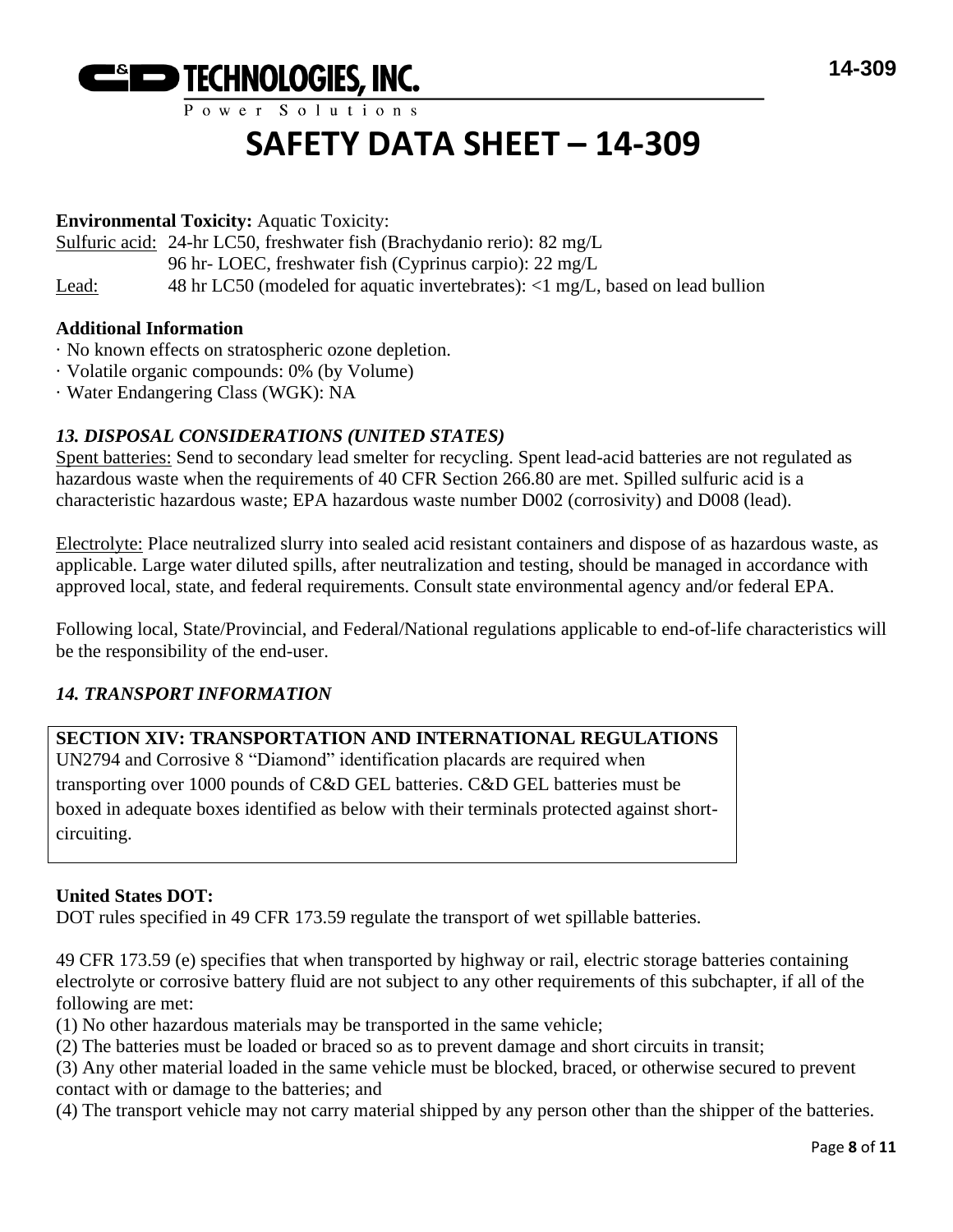

## **SAFETY DATA SHEET – 14-309**

If any of these requirements are not met, the batteries must be shipped as hazardous materials: **Filled with Acid** 

| <b>Proper Shipping Name:</b> | Batteries, Wet. |
|------------------------------|-----------------|
| <b>Hazard Class:</b>         | x               |
| <b>ID</b> Number:            | UN2794          |
| <b>Packing Group:</b>        | Ш               |
| Labels:                      | Corrosive       |

#### **IATA:**

| The shipping information is as follows:             |
|-----------------------------------------------------|
| Batteries, wet, filled with acid                    |
| None                                                |
|                                                     |
| Corrosive                                           |
| <b>UN2794</b>                                       |
| IATA packing instructions 870 (IATA DRG Edition 54) |
|                                                     |

#### **IMDG:**

The shipping information is as follows: Proper Shipping Name: Batteries, wet, filled with acid Packing Group: N/A Hazardous Class: 8 Label/Placard Required: Corrosive UN Identification: UN2794 Reference IMDG packing instructions P801

#### *15. REGULATORY INFORMATION*

#### **UNITED STATES:**

#### **EPCRA Sections 302, 304, 311 & 312**

Lead-acid batteries do **NOT** meet the OSHA definition of an "article" (US EPA, Oct. 1998). The lead and acid that compose these batteries must be included when determining the various thresholds for these EPCRA section regulations. The acid in lead-acid batteries is **Sulfuric Acid**, which is an Extremely Hazardous Substance (EHS). The following table outlines the applicable EPCRA Sections and their respective thresholds for **Sulfuric Acid**:

| <b>EPCRA Sections – Sulfuric Acid</b> | <b>Thresholds</b>     |
|---------------------------------------|-----------------------|
| 302 - Emergency Planning Notification | TPQ $\geq$ 1,000 lbs. |
| 304 - Emergency Release Notification  | $RQ \ge 1,000$ lbs.   |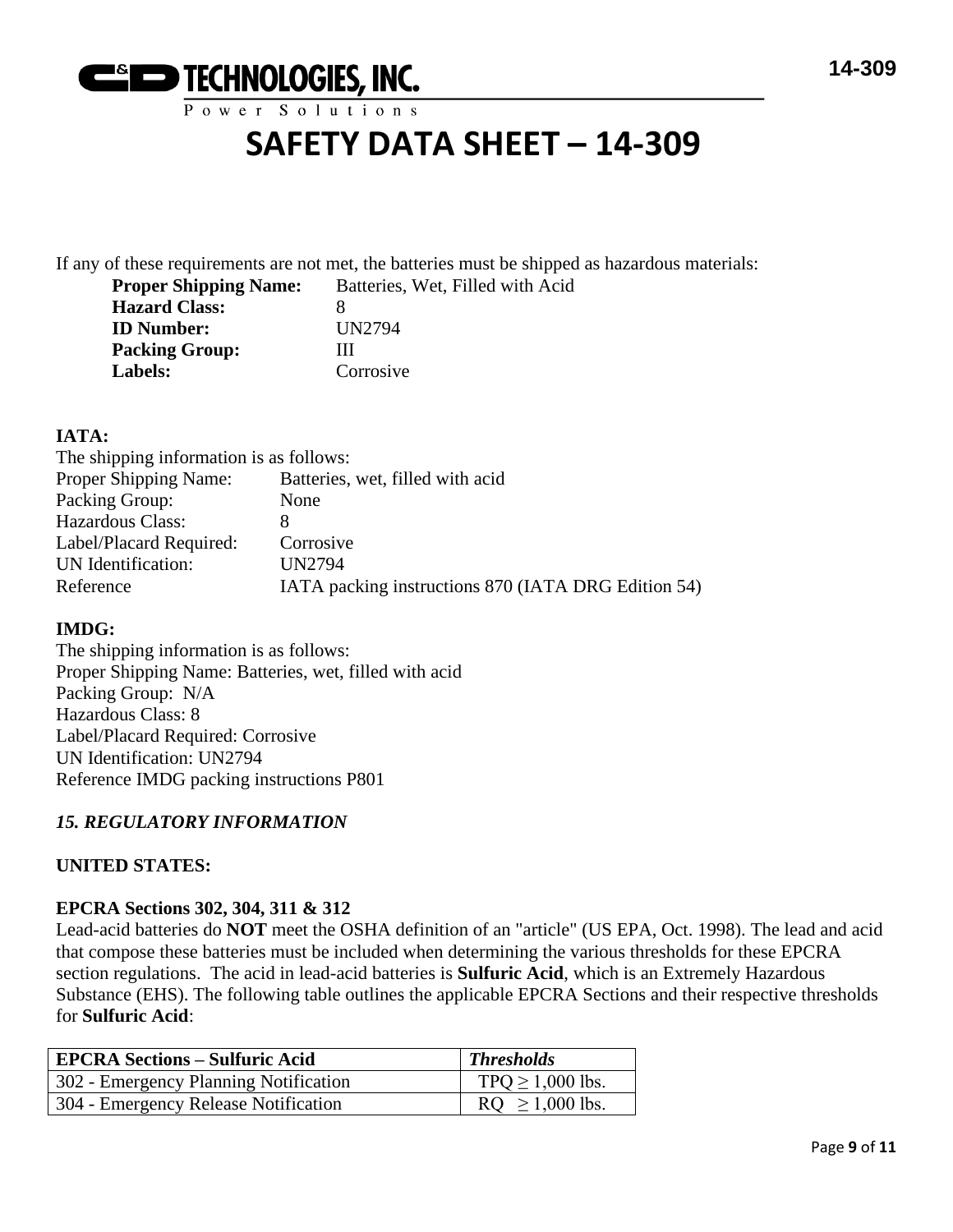

## **SAFETY DATA SHEET – 14-309**

| 311 - MSDS Reporting                              | *TPO > $500$ lbs. |  |
|---------------------------------------------------|-------------------|--|
| 312 - Chemical Inventory Reporting (i.e. Tier II) | *TPO > $500$ lbs. |  |

**\*The reporting threshold for Sulfuric Acid is ≥ the designated TPQ or 500 lbs, whichever is less.**

The lead used in lead-acid batteries does not qualify for any OSHA or EPCRA exemptions. Lead is not an EHS, and the following table outlines the applicable EPCRA Sections and their respective thresholds for **lead**:

| <b>EPCRA Sections - Lead</b>                      | <b>Thresholds</b>  |
|---------------------------------------------------|--------------------|
| 311 - MSDS Reporting                              | $\geq 10,000$ lbs. |
| 312 - Chemical Inventory Reporting (i.e. Tier II) | $\geq$ 10,000 lbs. |

#### **EPCRA Section 313**

The reporting of lead and sulfuric acid (and their releases) in lead-acid batteries used in cars, trucks, most cranes, forklifts, locomotive engines, and aircraft for the purposes of EPCRA Section 313 is not required. Leadacid batteries used for these purposes are exempt for Section 313 reporting per the "Motor Vehicle Exemption." See page B-22 of the *U.S. EPA Guidance Document for Lead and Lead Compound Reporting under EPCRA Section 313* for additional information of this exemption.

#### **TSCA:**

TSCA Section 8b – Inventory Status: All chemicals comprising this product are either exempt or listed on the TSCA Inventory.

TSCA Section 12b (40 CFR Part 707.60(b)) No notice of export will be required for articles, except PCB articles, unless the Agency so requires in the context of individual section 5, 6, or 7 actions.

TSCA Section 13 (40 CFR Part 707.20): No import certification required (EPA 305-B-99-001, June 1999, Introduction to the Chemical Import Requirements of the Toxic Substances Control Act, Section IV.A)

**RCRA:** Spent Lead Acid Batteries are subject to streamlined handling requirements when managed in compliance with 40 CFR section 266.80 or 40 CFR part 273. Waste sulfuric acid is a characteristic hazardous waste; EPA hazardous waste number D002 (corrosivity) and D008 (lead).

#### **STATE REGULATIONS (US):**

#### \***Proposition 65 Warning**

**Battery posts, terminals and related accessories contain lead and lead compounds, chemicals known to the state of California to cause cancer and reproductive harm. Wash hands after handling.**

\*Battery companies not party to the 1999 consent judgment with Mateel Environmental Justice Foundation should include a Proposition 65 Warning that complies with the current version of Proposition 65.

#### **INTERNATIONAL REGULATIONS:**

Distribution into Quebec to follow Canadian Controlled Product Regulations (CPR) 24(1) and 24(2).